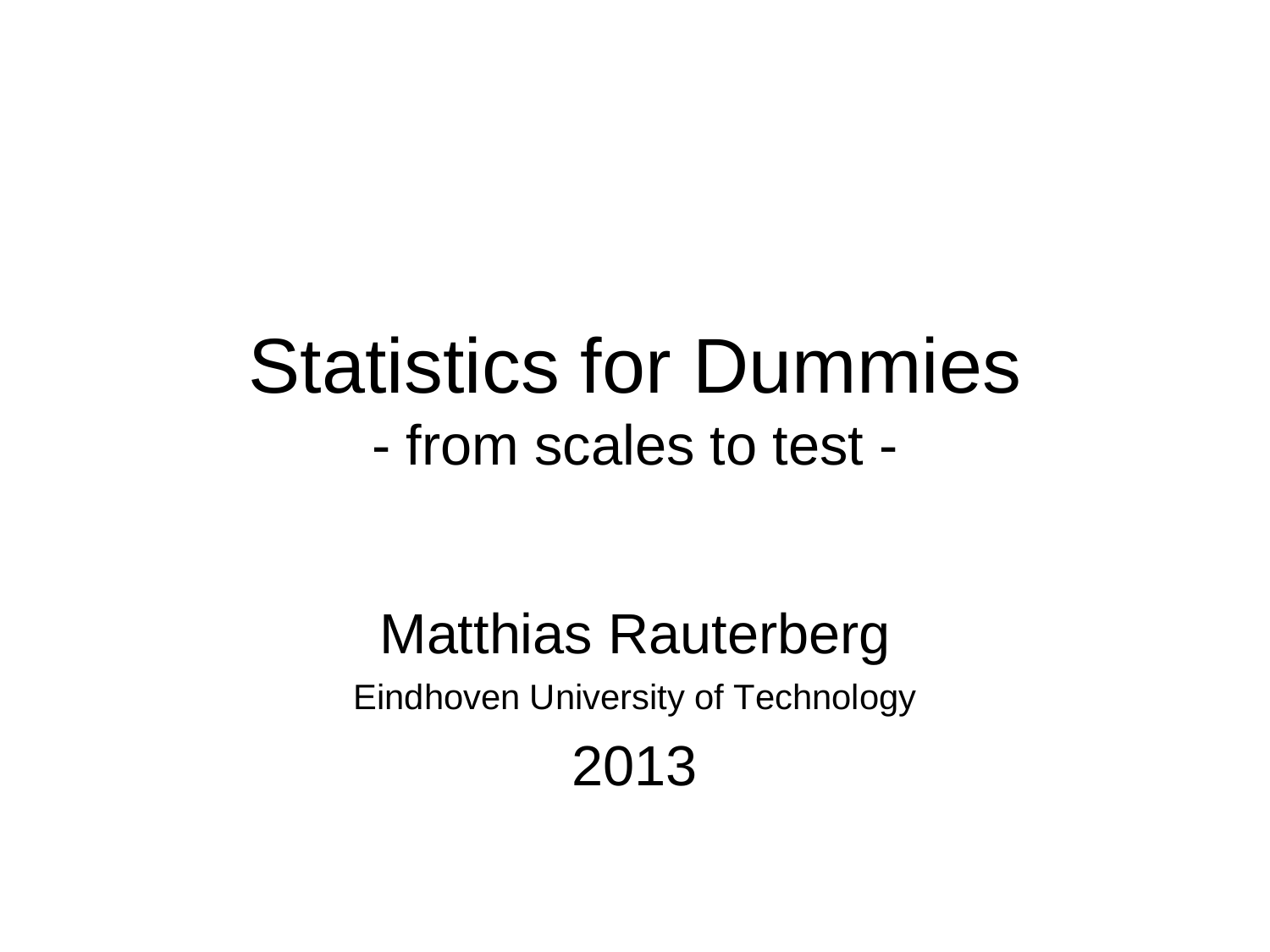### **How to measure? Which scales exist?**



- $N_x^c$  **Nominal scale:** =,  $\neq$
- **O<sup>x</sup> O**rdinal scale**: = , ≠ , > , <**
- $\mathbf{I}_{\mathbf{v}}$ **Interval scale:**  $=$ ,  $\neq$ ,  $>$ ,  $\lt$ ,  $-$ ,  $+$
- **R<sub>x</sub> Rational scale:**  $=$  ,  $\neq$  ,  $>$  ,  $\lt$  ,  $-$  ,  $+$  ,  $\times$  ,  $\div$

**Sx S**=scale name [N, O, I, R]; x=number of this scale >1; c=number of categories for N-scale

See further at [http://en.wikipedia.org/wiki/Scale\\_\(measurement\)](http://en.wikipedia.org/wiki/Scale_(measurement)) <ftp://ftp.sas.com/pub/neural/measurement.html>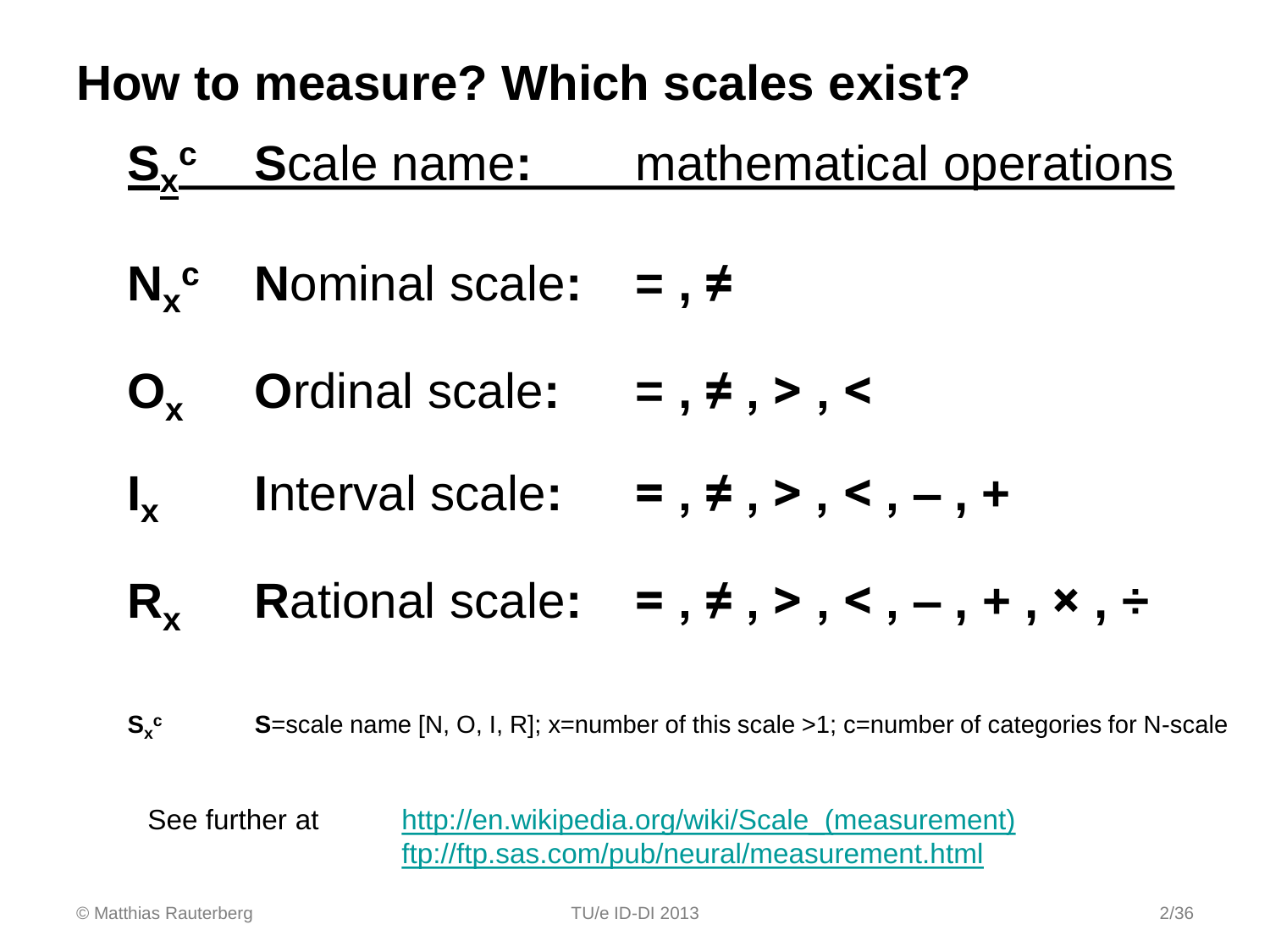### **An easy example: measure of central tendency**

- A way of summarising the data using a single value that is in some way representative of the entire data set
	- It is not always possible to follow the same procedure in producing a central representative value: this changes with the shape of the distribution
- **Mode** [recommended for **N-scale**]
	- Most frequent value
	- Does not take into account exact scores
	- Unaffected by extreme scores
	- Not useful when there are several values that occur equally often in a set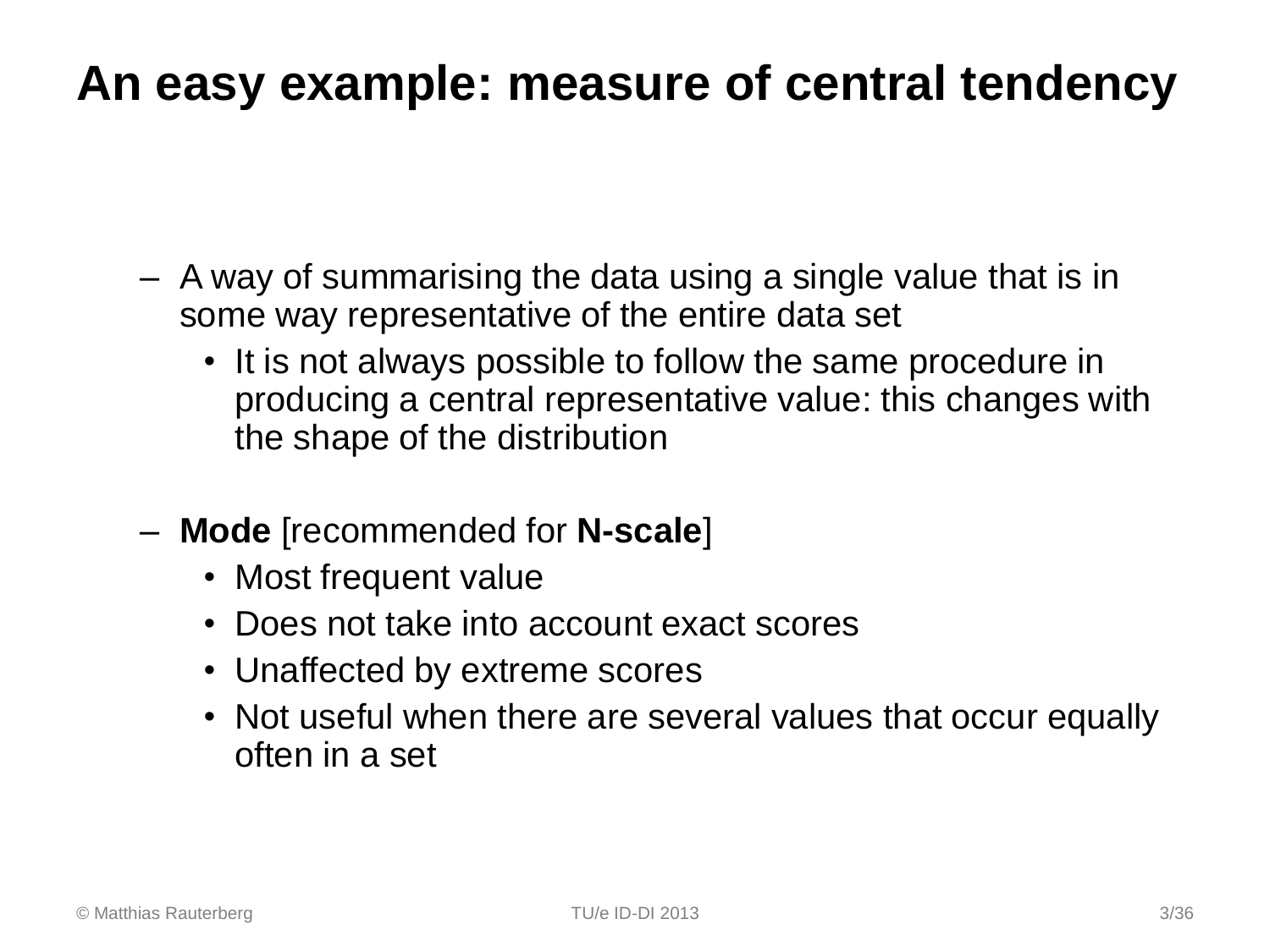### **Measures of central tendency (cont'd)**

- **Median** [recommended for **O-scale**]
	- The values that falls exactly in the midpoint of a ranked distribution
	- Does not take into account exact scores
	- Unaffected by extreme scores
	- In a small set it can be unrepresentative
- **Mean** (Arithmetic average) [recommended for **I-scale**]
	- Sample mean:  $M = \Sigma X$  Population mean:  $\mu = \Sigma X$  *n N*
	- Takes into account all values
	- Easily distorted by extreme values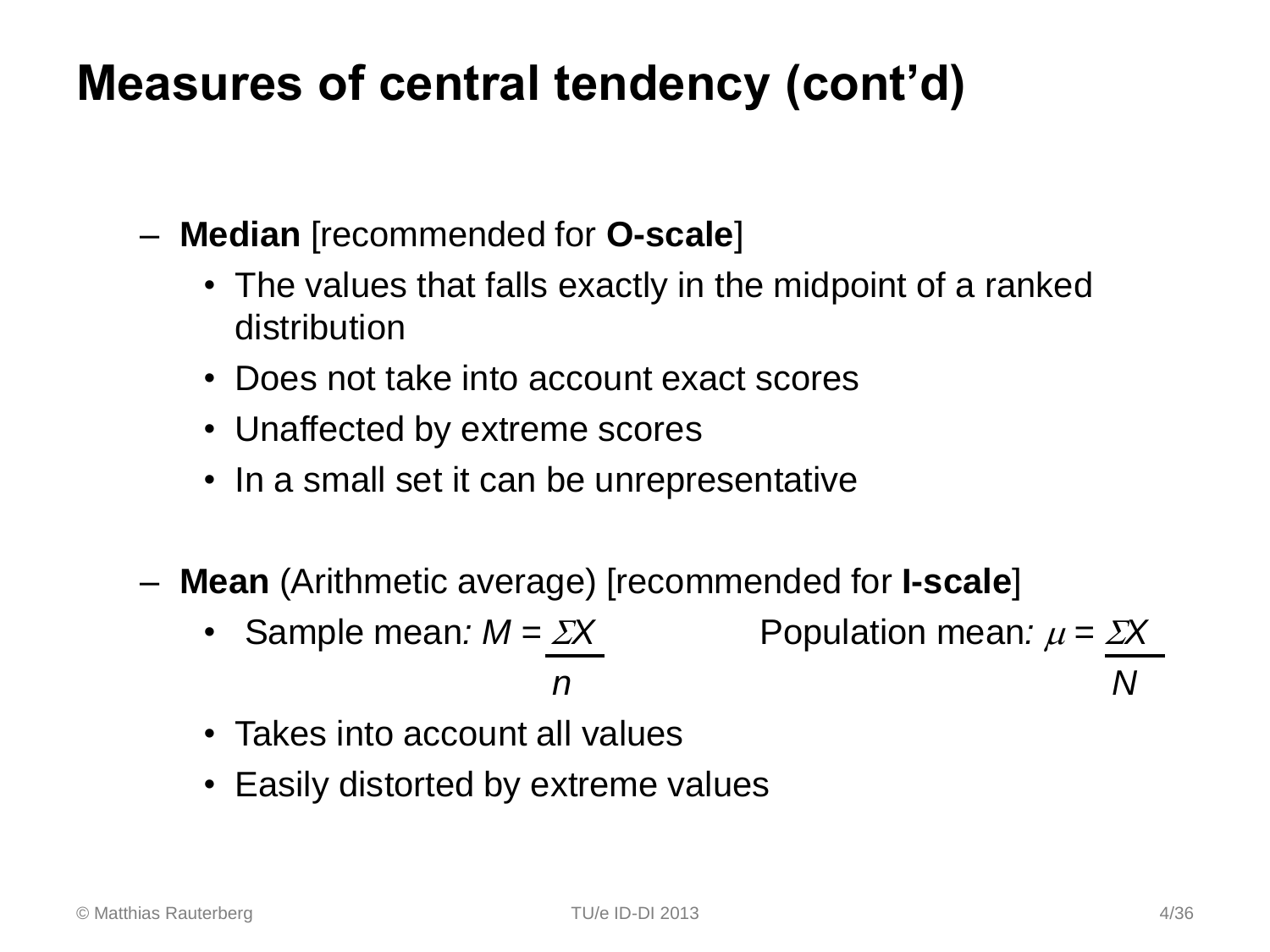## Differences in means for N<sub>1</sub><sup>2</sup>-scale and I<sub>1</sub>-scale



• In order to know whether a difference between two means is important, we need to know how much the scores vary around the means.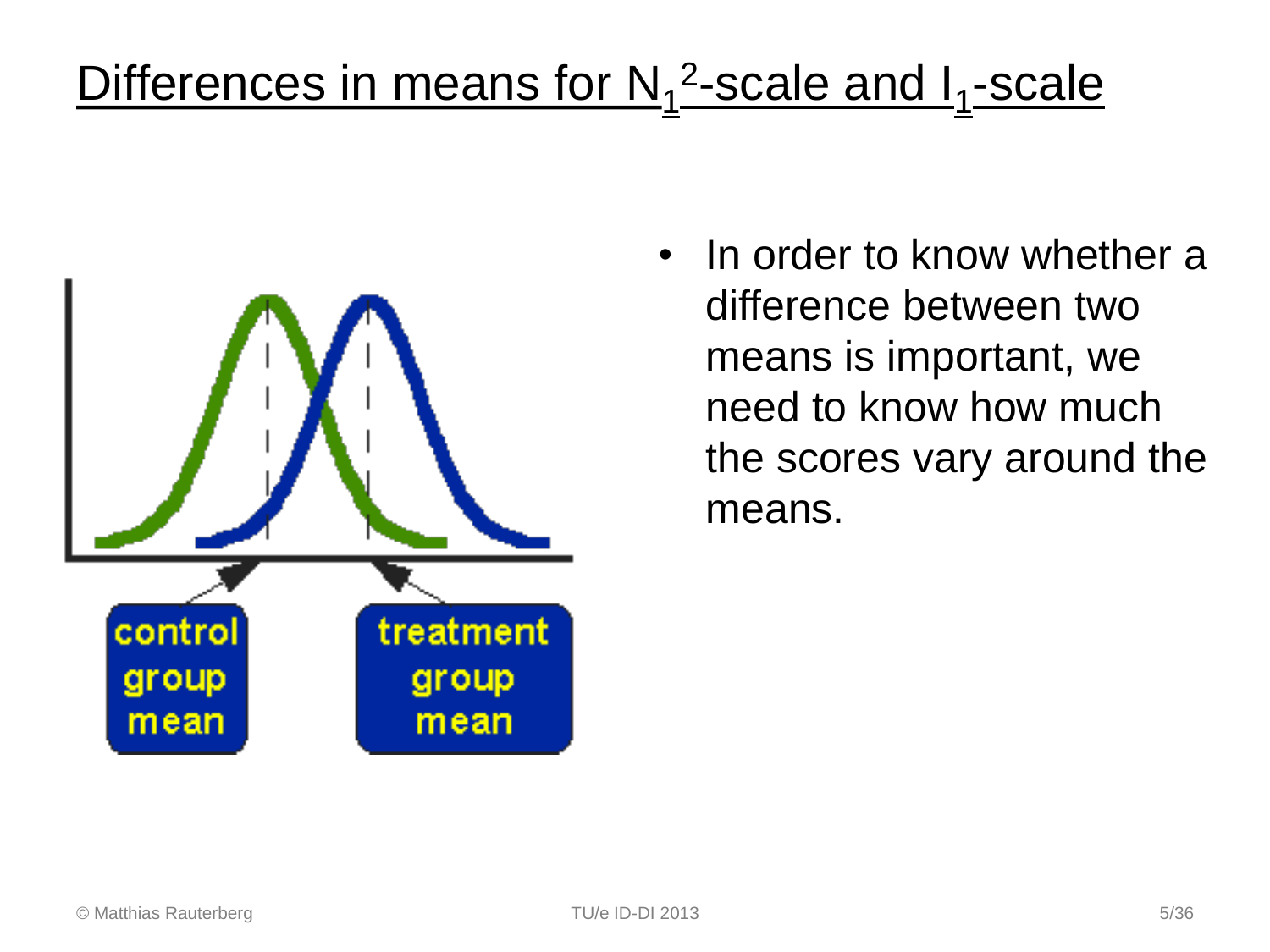## Differences in means for N<sub>1</sub><sup>2</sup>-scale and I<sub>1</sub>-scale (cont'd)



- Holding the difference between the means constant
- With high variability the two groups nearly overlap
- With low variability the two groups show very little overlap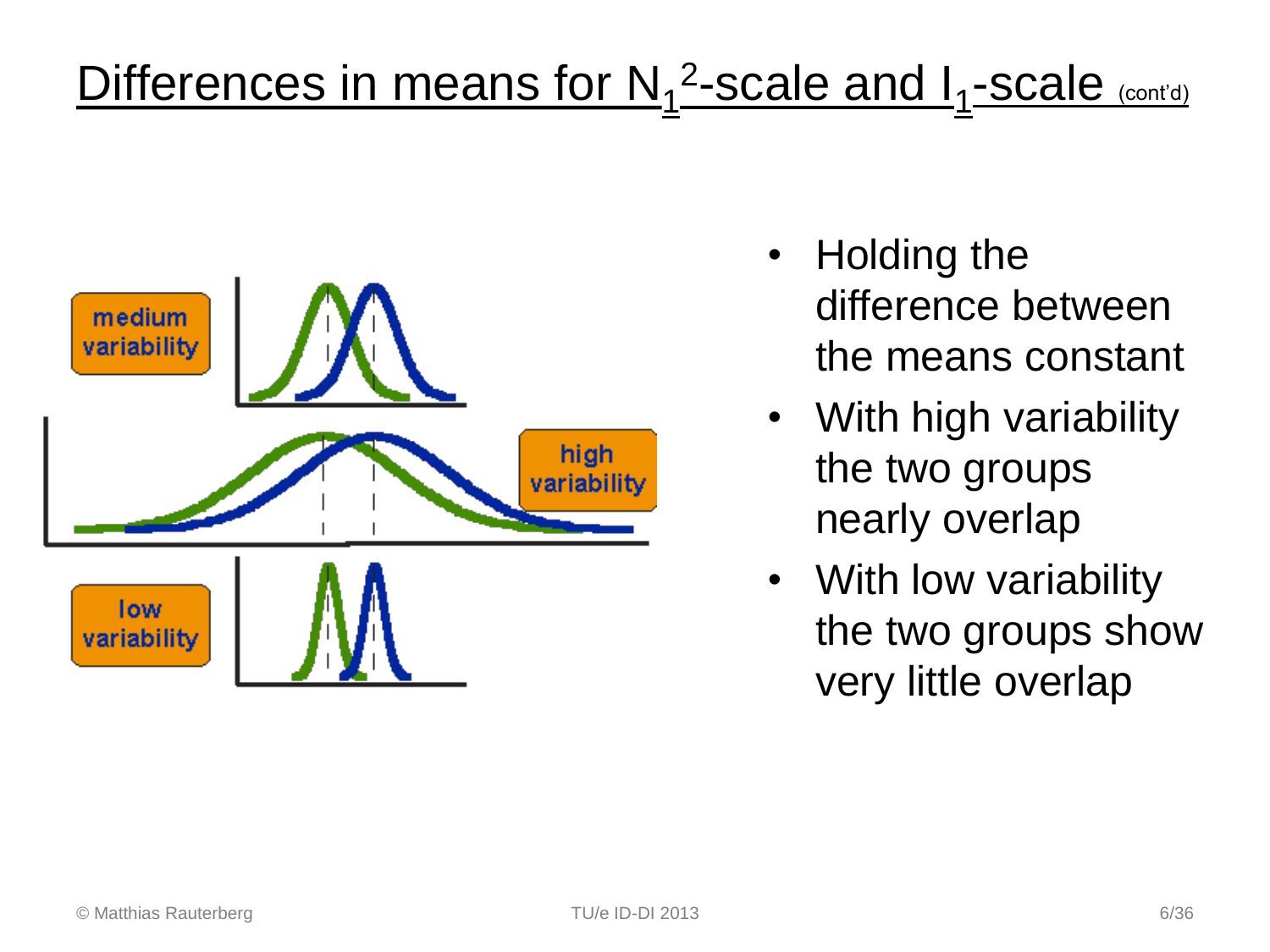#### Scale combinations leads to inference methods

| <b>Scales</b>          | <b>Appropriate Inference Method</b>           |
|------------------------|-----------------------------------------------|
| $N^2$ * $N^2$          | Fisher's exact test; Odds Ratio               |
| $N_c$ * $N_d$          | $CHI2$ (with c>2 and/or d>2)                  |
| $N^2$ * O              | Mann-Whitney-U-test                           |
| $N^2$ *                | <b>T-test</b>                                 |
| $N_{x}$ <sup>c</sup> * | [M]Anova (with x>1 and/or c>2)                |
| $I_x * N^c$            | Discriminant analysis (with $x>1$ and $c>1$ ) |
| $O \cdot O$            | Spearman/Kendall rank correlation             |
| $\vert * \vert$        | <b>Pearson correlation</b>                    |
| $N_{x}$                | Cluster analysis (with x>2)                   |
| $O_{\rm x}$            | Multidimensional scaling (with x>2)           |
|                        | Factor analysis (with x>2)                    |
|                        |                                               |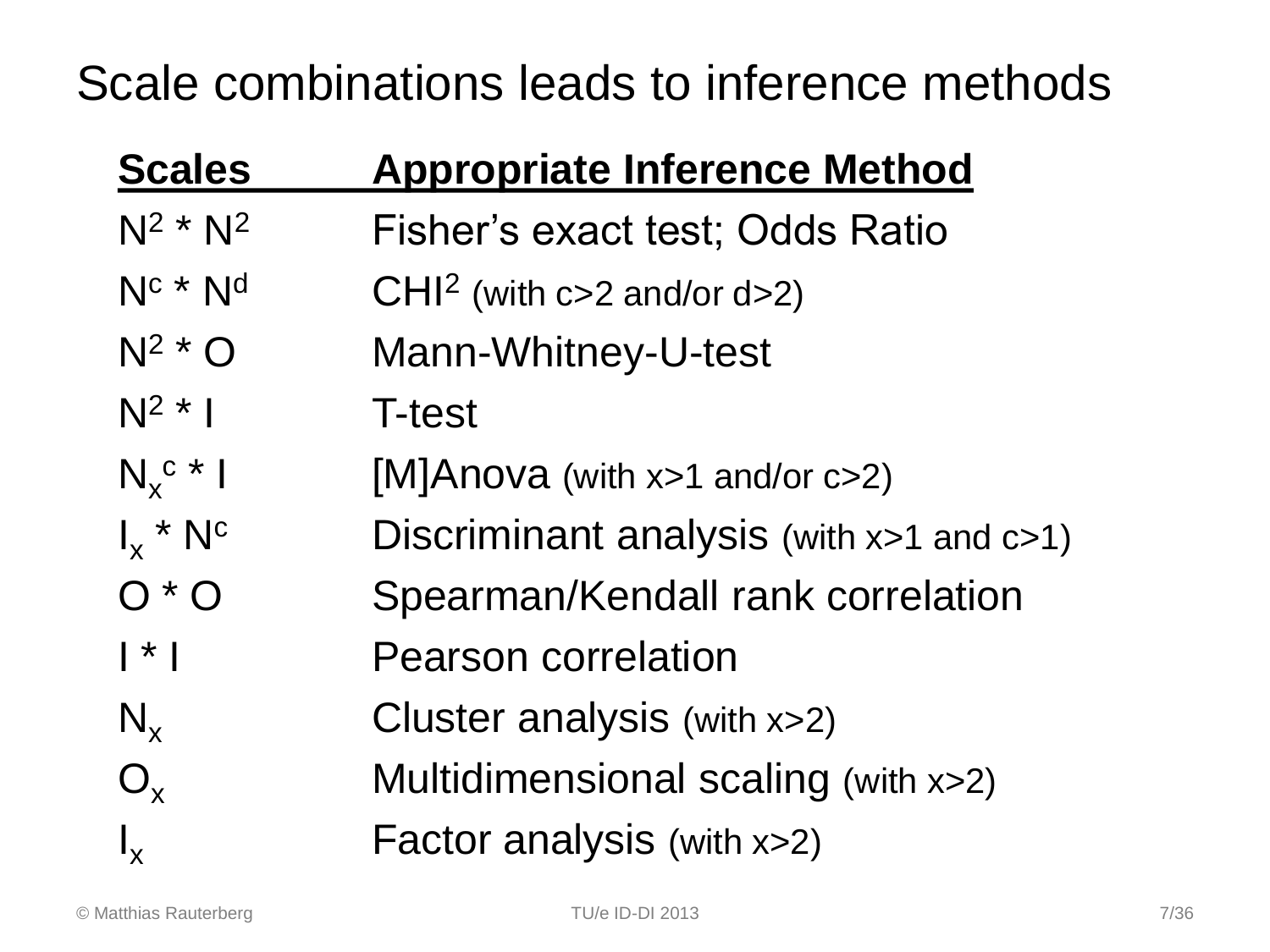### **Choosing a significance level**

- In general
	- Pilot program and intervention evaluations use liberal significance levels (.2 - .1) to avoid discarding effective interventions.
	- Generally accepted is a significance level of .05
	- Pure research uses conservative significance levels (.01-.001) to avoid wide dissemination of erroneous results.